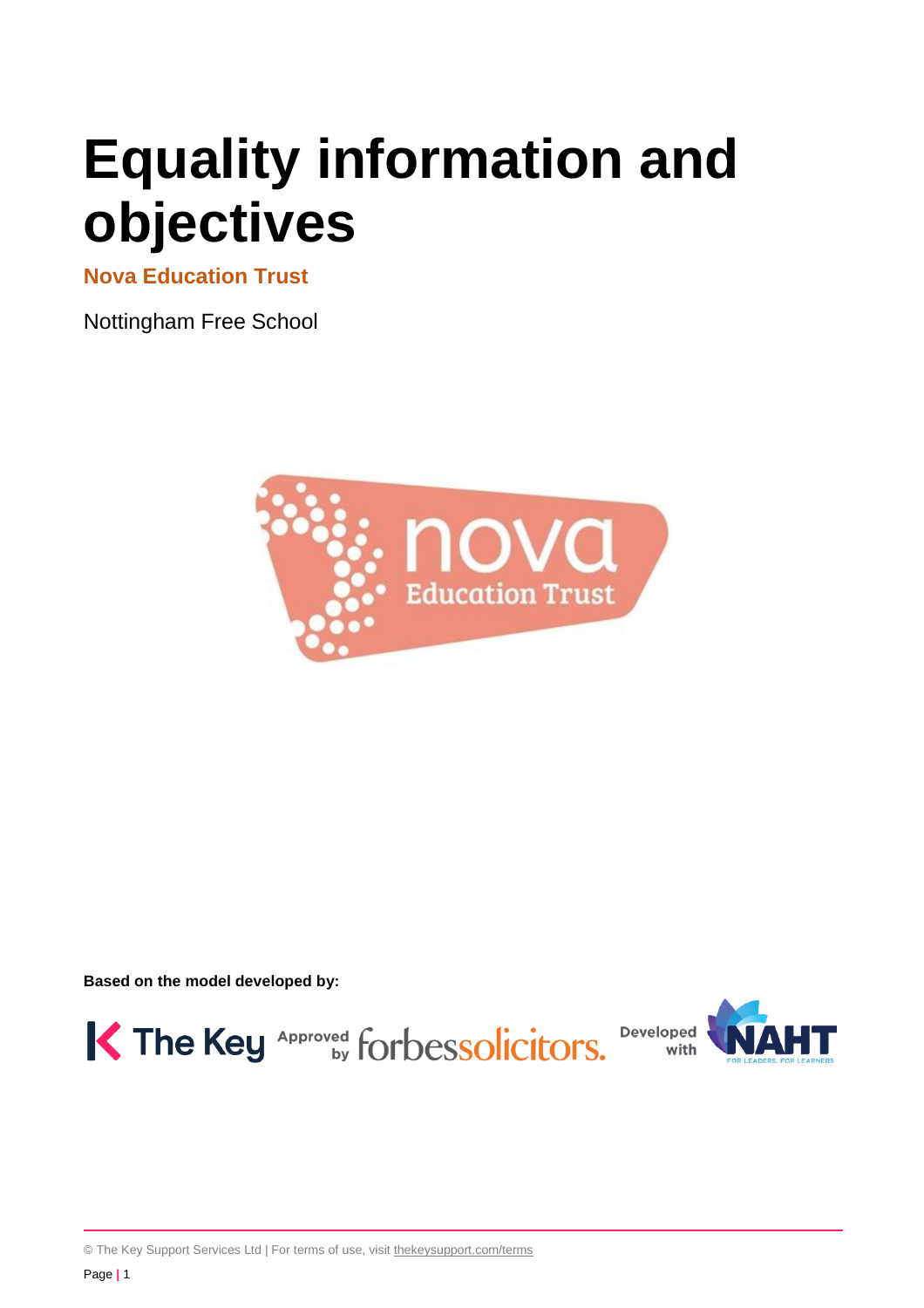| Approved by:        | [Nottingham Free<br>School LGB <sub>1</sub> | Date: [28 September 2021] |
|---------------------|---------------------------------------------|---------------------------|
| Last reviewed on:   | [28 September 2021]                         |                           |
| Next review due by: | [28 September 2022]                         |                           |

# **Contents**

This policy sets out our approach to equality and the equality objectives for Nova Education Trust. Section 8 also sets out the equality objectives for Nottingham Free School.

## <span id="page-1-0"></span>**1. Aims**

Our Trust aims to meet its obligations under the public sector equality duty by having due regard to the need to:

- Eliminate discrimination and other conduct that is prohibited by the Equality Act 2010
- Advance equality of opportunity between people who share a protected characteristic and people who do not share it
- <span id="page-1-1"></span>Foster good relations across all characteristics – between people who share a protected characteristic and people who do not share it

<sup>©</sup> The Key Support Services Ltd | [thekeysupport.com/terms](https://thekeysupport.com/terms-of-use)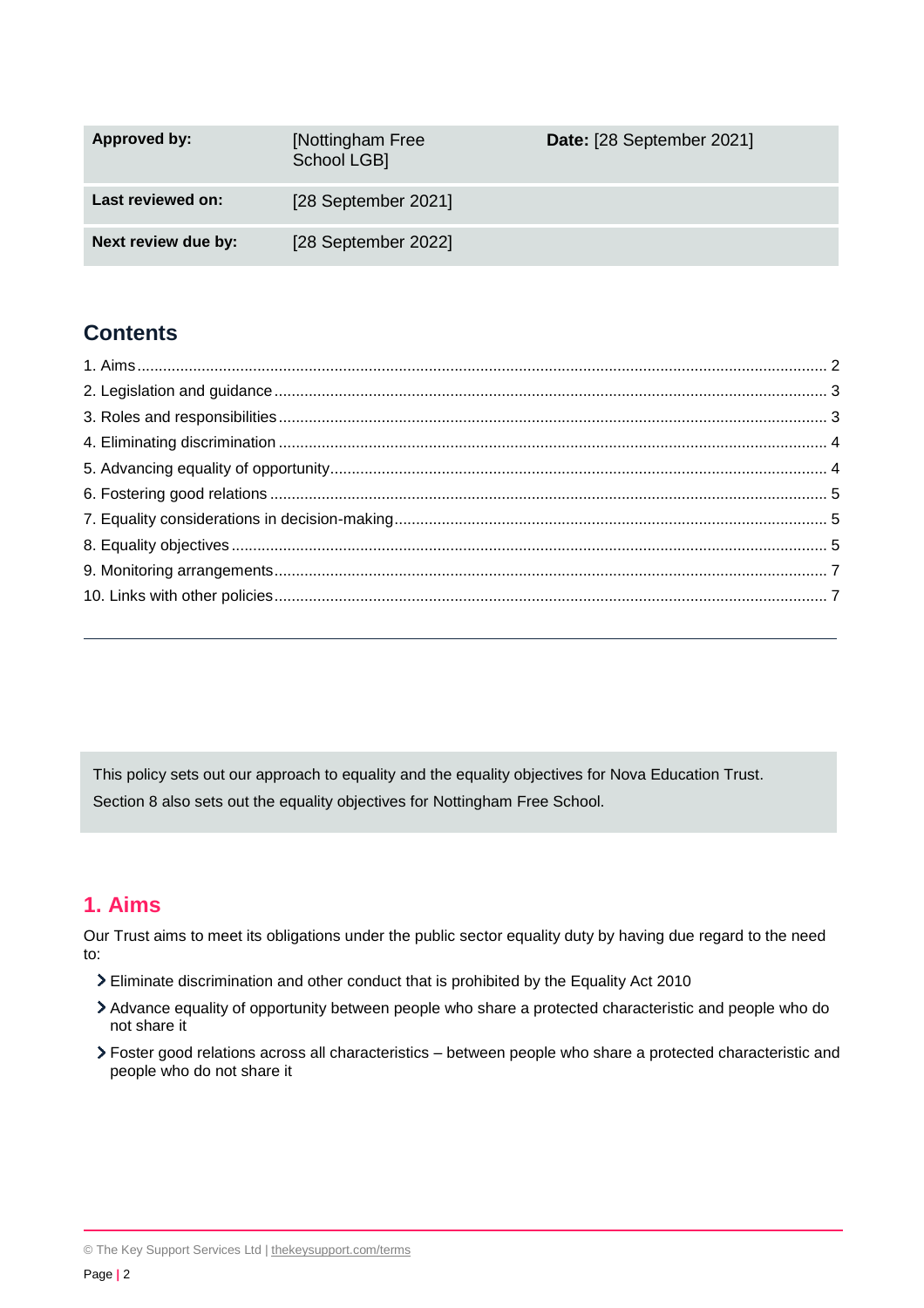## **2. Legislation and guidance**

This document meets the requirements under the following legislation:

- [The Equality Act 2010,](http://www.legislation.gov.uk/ukpga/2010/15/contents) which introduced the public sector equality duty and protects people from discrimination
- The Equality Act 2010 [\(Specific Duties\) Regulations 2011,](http://www.legislation.gov.uk/uksi/2011/2260/contents/made) which require schools to publish information to demonstrate how they are complying with the public sector equality duty and to publish equality objectives

This document is also based on the [Department for Education \(DfE\) advice for schools on the Equality](https://www.gov.uk/government/publications/equality-act-2010-advice-for-schools) Act, the [technical guidance for schools from the Equality and Human Rights Commission](https://www.equalityhumanrights.com/en/publication-download/technical-guidance-schools-england) and [guidance from the](https://www.gov.uk/government/publications/public-sector-quick-start-guide-to-the-specific-duties)  [Government Equalities Office on meeting the specific duties that support the public sector equality duty.](https://www.gov.uk/government/publications/public-sector-quick-start-guide-to-the-specific-duties)

<span id="page-2-0"></span>This document also complies with our funding agreement and articles of association.

## **3. Roles and responsibilities**

#### **3.1 The Board of Trustees**

The Board of Trustees will:

- Ensure that the equality information as set out in this statement is published and communicated throughout the Trust, including to Local Governing Bodies, staff, pupils and parents, and that they are reviewed and updated at least once every 4 years
- Delegate responsibility for monitoring the achievement of the objectives on a daily basis to the Head of School and Local Governing Body for each school.

#### **3.2 The Local Governing Bodies**

For their schools, the Local Governing Bodies will:

- Meet with the designated member of staff for equality every term, and other relevant staff members, to discuss any issues and how these are being addressed
- Ensure they are familiar with all relevant legislation and the contents of this document
- Attend appropriate equality and diversity training
- Report back to the full board of trustees regarding any issues

#### **3.3 The Head of School**

The Head of School will, for their school:

- Promote knowledge and understanding of the equality objectives amongst staff and pupils
- Monitor success in achieving the objectives and report back to governors

Where the Head of School is the designated member of staff for equality, they will also:

- Report to the Local Governing Body every term to raise and discuss any issues
- Identify any staff training needs, and deliver training as necessary

#### **3.4 All staff across the Trust**

<span id="page-2-1"></span>All staff across the Trust are expected to have regard to this document and to work to achieve the objectives as set out in section 8.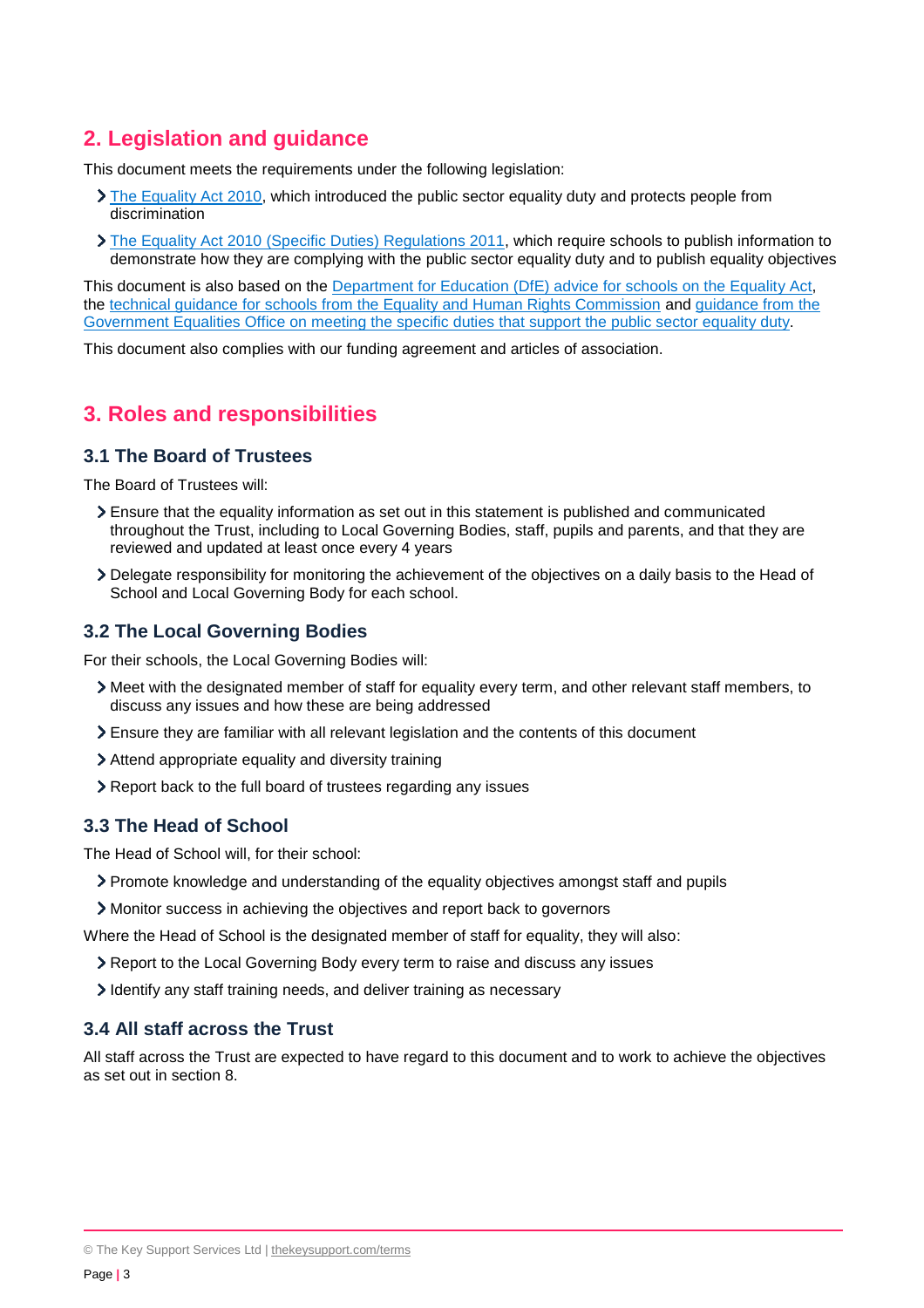## **4. Eliminating discrimination**

The Trust is aware of its obligations under the Equality Act 2010 and complies with non-discrimination provisions.

Where relevant, our policies include reference to the importance of avoiding discrimination and other prohibited conduct.

Trustees, local governors and all staff are regularly reminded of their responsibilities under the Equality Act, for example during meetings. Where this has been discussed during a meeting it is recorded in the meeting

Each school has a designated member of staff for monitoring equality issues who regularly liaises with the Local Governing Body regarding any issues and make senior leaders and local governors aware of these as appropriate.

## <span id="page-3-0"></span>**5. Advancing equality of opportunity**

As set out in the DfE guidance on the Equality Act, the Trust aims to advance equality of opportunity by:

- Removing or minimising disadvantages suffered by people which are connected by a particular characteristic they have (e.g. pupils with disabilities, or gay pupils who are being subjected to homophobic bullying)
- Taking steps to meet the particular needs of people who have a particular characteristic (e.g. enabling Muslim pupils to pray at prescribed times)
- Encouraging people who have a particular characteristic to participate fully in any activities (e.g. encouraging all pupils to be involved in the full range of school societies)

#### **5.1 Publishing information about pupils**

In fulfilling this aspect of the duty, the Trust will, for every school:

- Publish attainment data for each school each academic year showing how pupils with different characteristics are performing
- Analyse the above data to determine strengths and areas for improvement, implement actions in response and publish this information
- Make evidence available identifying improvements for specific groups (e.g. declines in incidents of homophobic or transphobic bullying)
- Publish further data about any issues associated with particular protected characteristics, identifying any issues which could affect our pupils

Relevant information about each school will be published on their individual websites.

#### **5.2 Publishing information about staff**

In addition to the information about pupils, we will consider how our activities as an employer affect staff with protected characteristics. As a Trust, we will publish information to show:

- The make-up of our workforce, with breakdowns of staff with different protected characteristics
- Gender pay-gap reporting and other pay equality issues
- Recruitment and retention rates for staff with different protected characteristics
- Applications for flexible working and their outcomes for staff with different protected characteristics
- Applications for learning and development opportunities and their outcomes for staff with different protected characteristics
- Grievances and disciplinary issues for staff with different protected characteristics

<sup>©</sup> The Key Support Services Ltd | [thekeysupport.com/terms](https://thekeysupport.com/terms-of-use)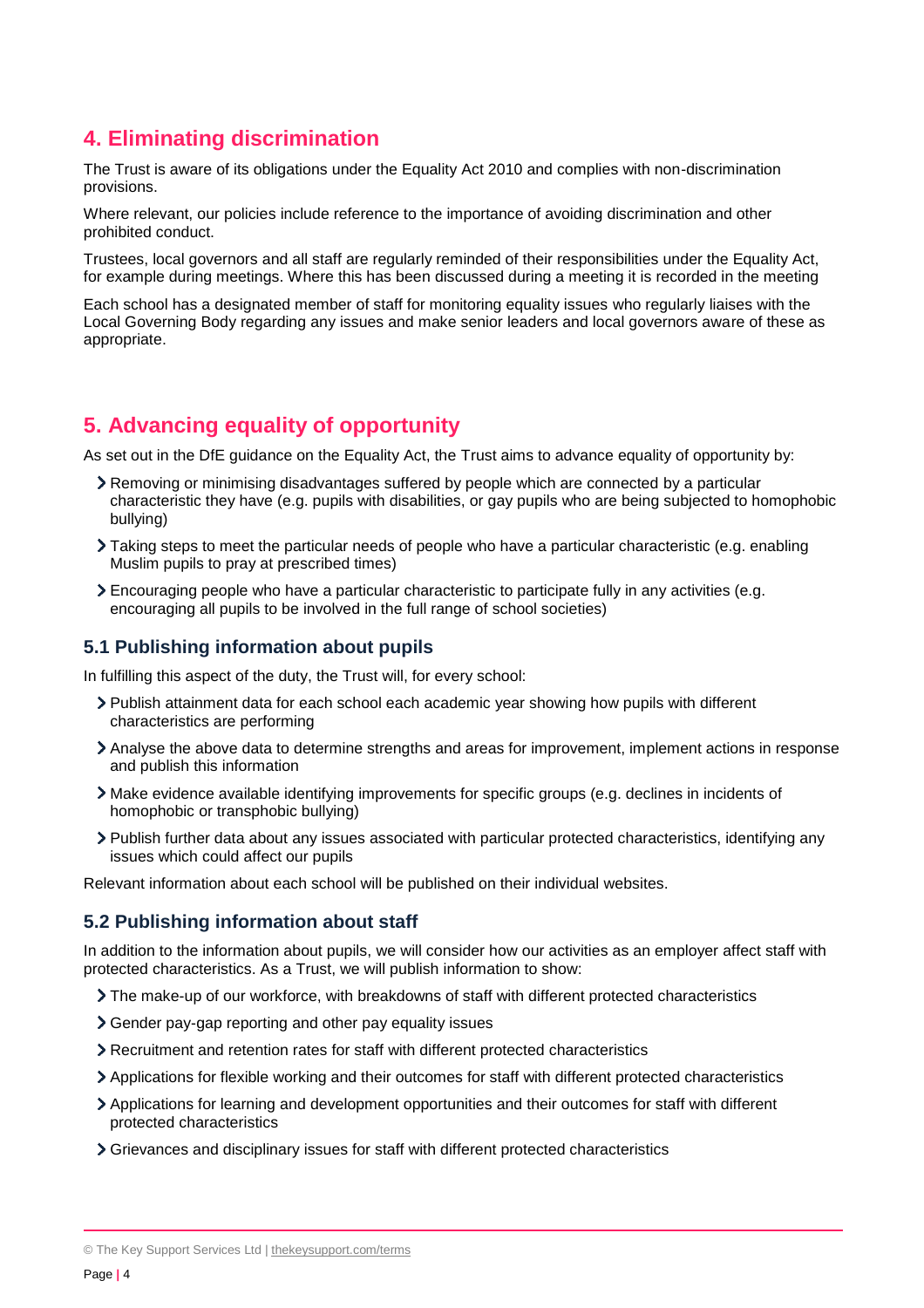- Policies and programmes in place to address equality concerns from staff
- > Information from staff surveys

We will make sure that with any data we publish to show how we meet our equality duties, individual staff or pupils will not be identifiable. This means we may suppress some data if it relates to a very small number of staff or pupils to preserve their confidentiality.

## <span id="page-4-0"></span>**6. Fostering good relations**

The Trust aims to foster good relations between those who share a protected characteristic and those who do not share it by:

- Promoting tolerance, friendship and understanding of a range of religions and cultures through different aspects of the curriculum. This includes teaching in RE, citizenship and personal, social, health and economic (PSHE) education, but also activities in other curriculum areas. For example, as part of teaching and learning in English/reading, pupils will be introduced to literature from a range of cultures
- Holding assemblies dealing with relevant issues. Pupils will be encouraged to take a lead in such assemblies, and we will also invite external speakers to contribute
- Making sure pupils work with their local community. This includes each school inviting leaders of local faith groups to speak at assemblies, and organising school trips and activities based around the local community
- Encouraging and implementing initiatives to deal with tensions between different groups of pupils within each school. For example, school councils have representatives from different year groups and are formed of pupils from a range of backgrounds. All pupils are encouraged to participate in their schools' activities, such as sports clubs. Schools also work with parents to promote knowledge and understanding of different cultures
- Schools and wider Trust develop links with people and groups who have specialist knowledge about particular characteristics, which helps inform and develop how they implement their approach

## <span id="page-4-1"></span>**7. Equality considerations in decision-making**

The Trust ensures it has due regard to equality considerations whenever significant decisions are made.

In all of our schools, we will always consider the impact of significant decisions on particular groups.

### <span id="page-4-2"></span>**8. Equality objectives**

*Objective 1: Undertake an analysis of recruitment data and trends with regard to race, gender and disability, and report on this to the staffing and pay sub-committee of the Board of Trustees (by December 2021)/LGB (July 2022).*

Why we have chosen this objective: We have identified a need to review our baseline data to inform prioritysetting and strategic foci. This is also linked to our focus on stakeholder voice and a need to create more robust data from which to analyse progress, areas for improvement, target interventions and make proactive system changes.

To achieve this objective, we plan to: develop communications re. the gathering of this data using high quality models and expert advice. We will then canvas all staff to provide opportunities for their data to be part of this reporting and, subsequently, shape and evaluate our strategy going forwards.

Progress we are making towards this objective:

<sup>©</sup> The Key Support Services Ltd | [thekeysupport.com/terms](https://thekeysupport.com/terms-of-use)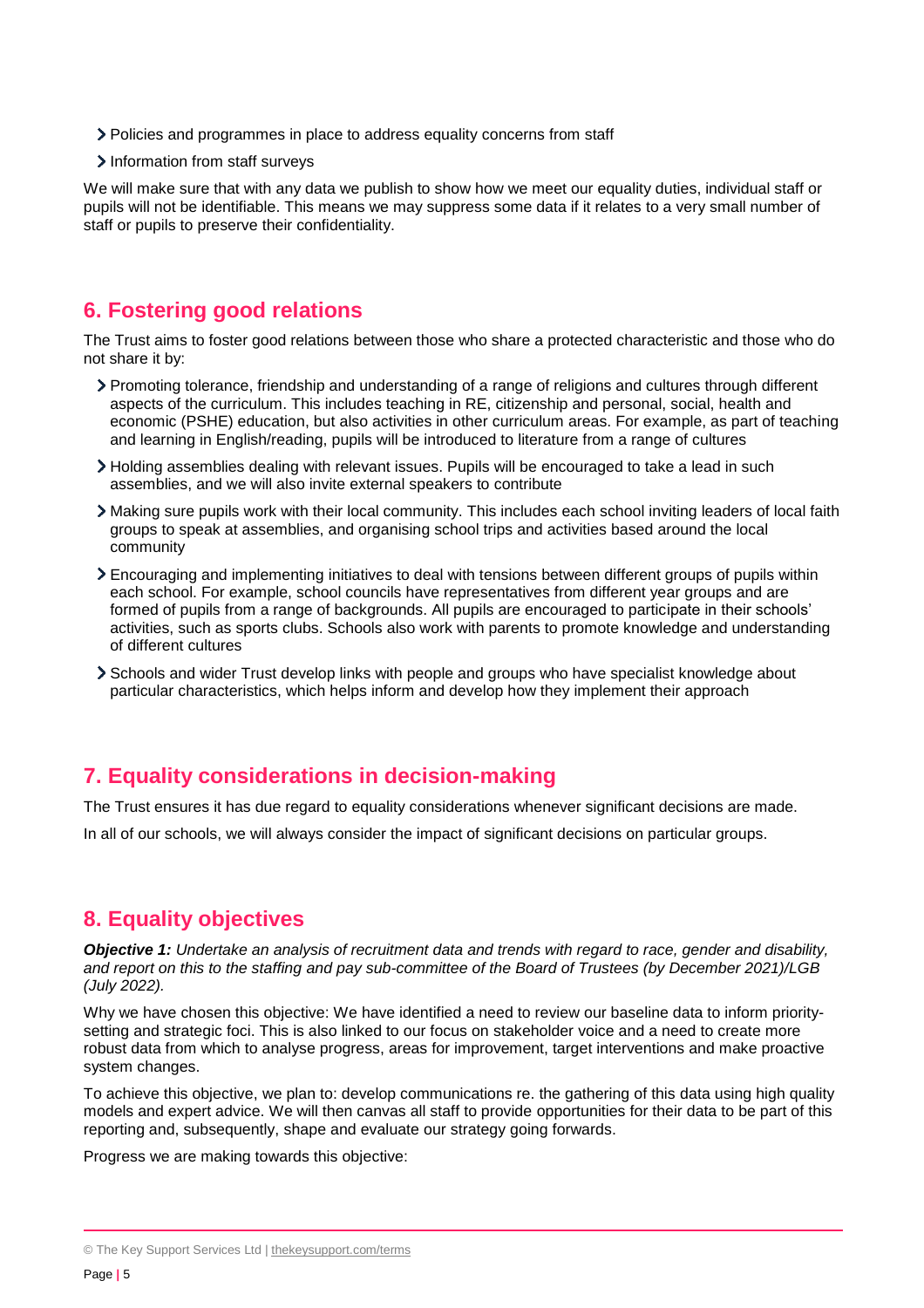December 2021 March 2022 July 2022

#### *Objective 2: Have in place a reasonable adjustment agreement for all staff with disabilities by July 2022, to meet their needs better and ensure that any disadvantages they experience are addressed.*

Why we have chosen this objective: this will be an opportunity to respond to the data from Objective 1 and further embed our Trust culture at all levels.

To achieve this objective, we plan to: use responses to HR to both encourage staff with disabilities to share these with us and for us to implement, monitor and review our reasonable adjustment agreements. Where training is needed for this to be achieved, this will be brokered, implemented and reviewed.

Progress we are making towards this objective:

December 2021

March 2022

July 2022

#### *Objective 3: Develop, implement and share a Menopause Policy and related practices across the Trust.*

Why we have chosen this objective: analysis of Gender Pay Gap report data demonstrates that a significant proportion of our staff are currently or will be experiencing perimenopause and menopause over the next few years. Initial, informal scoping has indicated that this would be a welcome development to enable staff to feel supported, confident and valued during this stage of their lives. It is also intended to support our wider development of work linked with this report.

To achieve this objective, we plan to: use best practice models to develop a model policy; develop an informal network run by staff for staff; provide relevant training for staff; to review our offers of support for staff from external partners to provide opportunities for staff to support each other and themselves.

Progress we are making towards this objective:

December 2021

March 2022

July 2022

*Objective 4: Provide a virtual training module on equal opportunities and non-discrimination for all staff and governors by the beginning of the next academic year, including an additional set of training for staff and governors involved in recruitment and selection. Training evaluation data will show that 100% of those attending have a good understanding of the legal requirements.*

Why we have chosen this objective: to ensure that recruitment is inclusive and informed by best practice and to mirror our approach to safer recruitment; to

To achieve this objective, we plan to: support all senior school and Trust leaders to complete the AIM Level 2 EDI qualification by the end of the academic year; implement a requirement for all interview panels to include at least one person who holds the Level 2 EDI qualification; enable all staff and governors in the Trust and its schools to complete an online module on equal opportunities and non-discrimination via the National College platform; minutes; develop induction so that new staff receive training on the Equality Act as part of their induction, and all staff receive refresher training every Autumn Term, delivered primarily through the National College online CPD platform).

Progress we are making towards this objective:

December 2021

<sup>©</sup> The Key Support Services Ltd | [thekeysupport.com/terms](https://thekeysupport.com/terms-of-use)